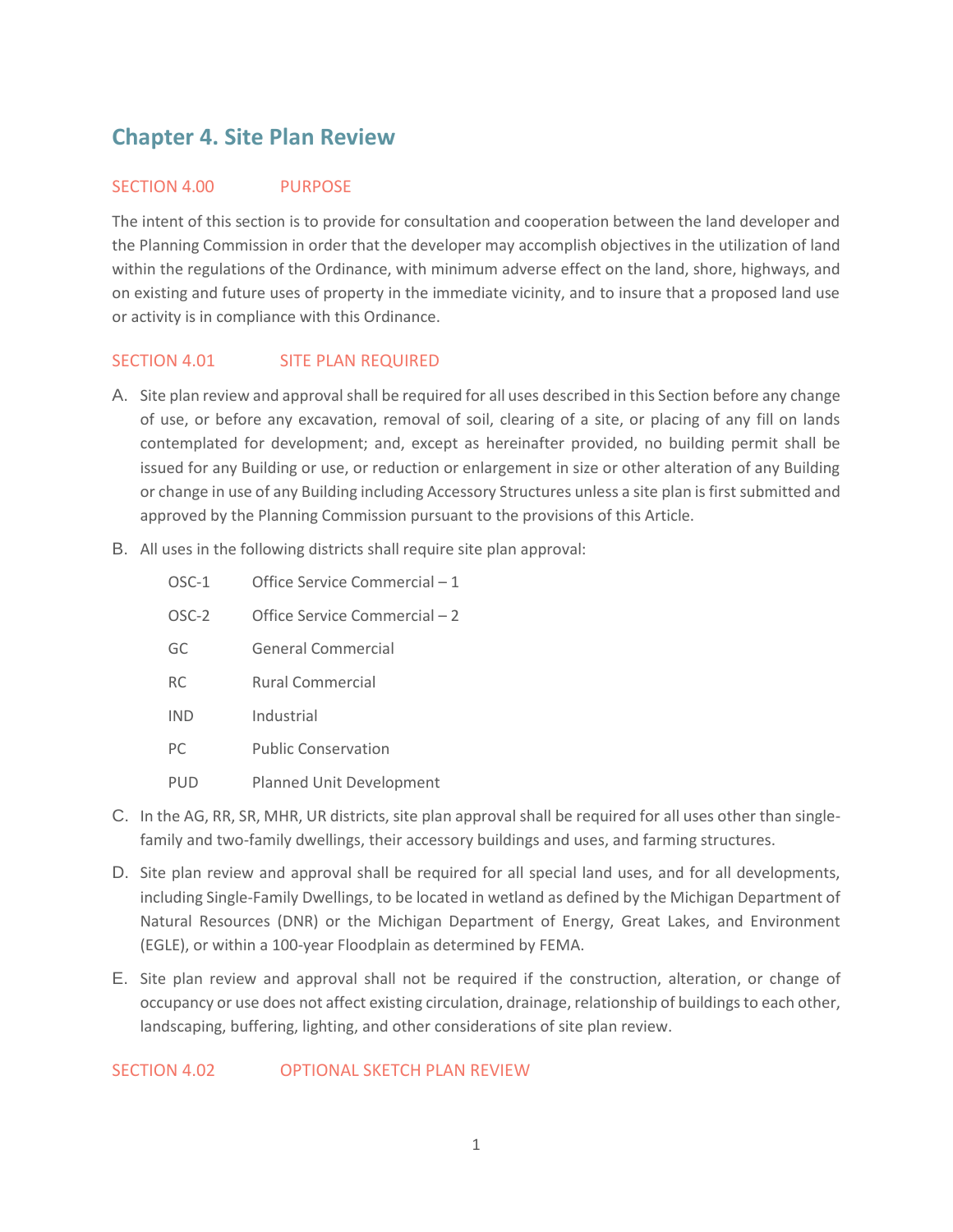- A. Preliminary sketches of proposed site and development plans may be submitted for review to the Planning Commission prior to site plan review. The purpose of such procedure is to allow discussion between a developer and the Planning Commission, to better inform the applicant of the acceptability of his proposed plans prior to incurring extensive engineering and other costs which might be necessary for final site plan approval. Such sketch plans shall include as a minimum the following:
	- 1. The name and address of the applicant or developer, including names and addresses of any officers of a corporation or partners of a partnership, together with telephone numbers.
	- 2. Legal description, property parcel number, and street address of the subject parcel of land.
	- 3. Sketch plans showing the tentative site and development plans.
- B. The Planning Commission shall not be bound by any comments or tentative judgments made at this time and may require the applicant to sign an affidavit acknowledging the advisory nature of the sketch plan review process.

# SECTION 4.03 APPLICATION PROCEDURE

A request for site plan review shall be made at least 30 days prior to the next regular Planning Commission meeting by filing with the Zoning Administrator the following:

- A. An application for site plan review consisting of the following:
	- 1. A completed application form, as provided by the Township.
	- 2. Payment of a fee, in accordance with a fee schedule as determined by the Township Board.
	- 3. A legal description of the subject property.
	- 4. Ten copies and a PDF of the site plan, which shall include and illustrate at a minimum the following information:
		- a. Small scale sketch of properties, streets, and use of land within one-half mile of the area.
		- b. A site plan at a scale of not more than one inch equals 100 feet showing any existing or proposed arrangement of:
		- c. Existing adjacent streets and proposed streets.
		- d. Existing proposed lots.
		- e. Parking lots and access points.
		- f. Natural features including, but not limited to, open space, stands of trees, brooks, ponds, hills, and similar natural assets both on the subject property and within 100 feet of the property line.
		- g. Location of any signs not attached to the building.
		- h. Existing and proposed buildings.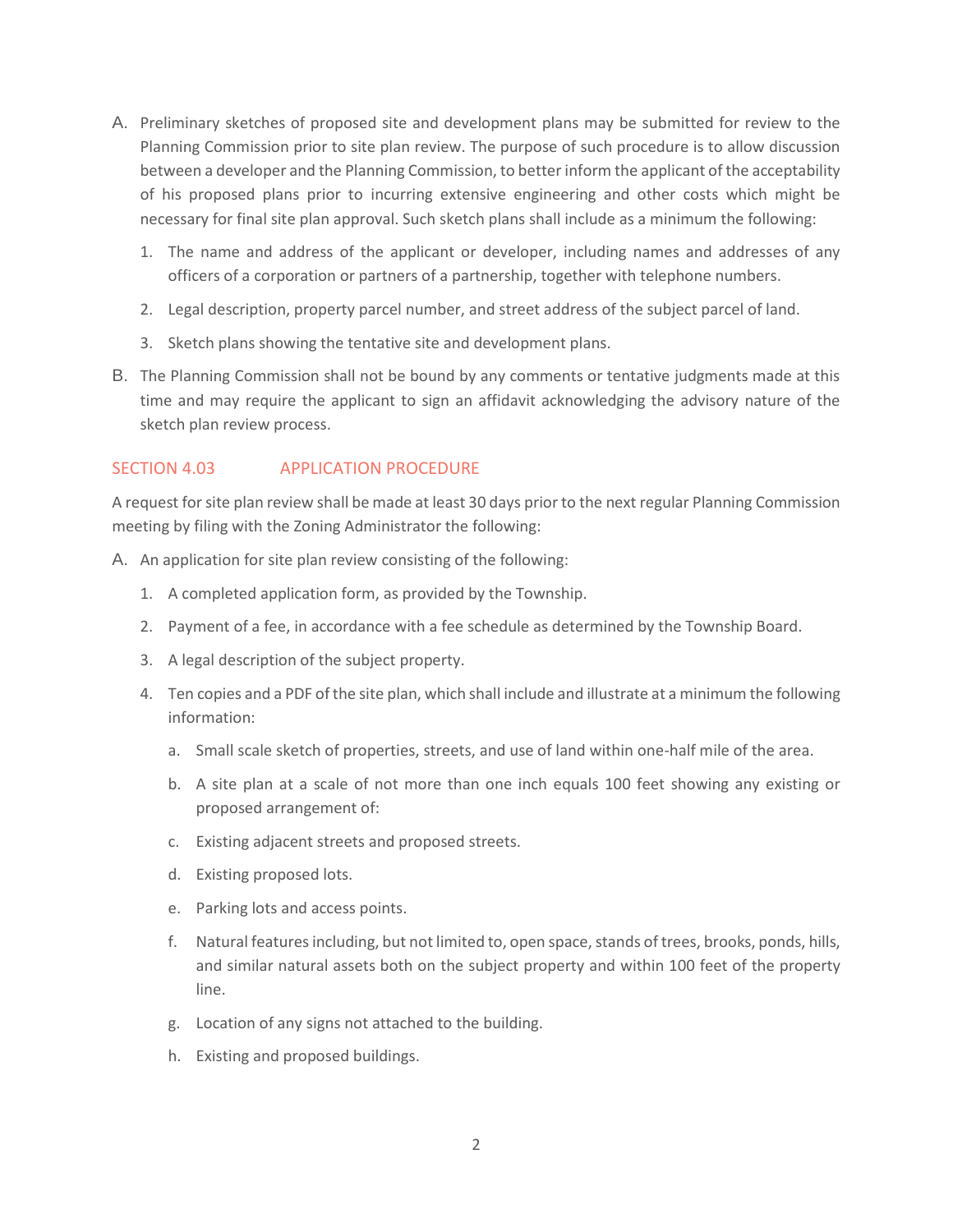- i. Existing and proposed general topographical features including contour intervals no greater than two feet.
- j. Present zoning of the subject property and adjacent property.
- k. Location of public and private rights-of-way and easements contiguous to and within the proposed development which are planned to be continued, created, relocated, or abandoned, including grades and types of construction of those upon the site.
- l. Location and type of drainage, storm sewers, and other facilities, including surface and subsurface drainage for all impermeable surfaces on the site and all drainage calculations.
- m. A landscape plan in accordance with Chapter 22.
- n. Existing and proposed water main and sanitary sewer, natural gas, electric, telephone, cable television, and other utilities, the proposed location of connections to existing utilities, and any proposed extensions thereof.
- o. Detail pertaining to proposed signage including an illustration of all proposed signs, their surface area, height, and nature of illumination.
- p. Any additional material information necessary to consider the impact of the project upon adjacent properties and the general public as may be requested by the Zoning Administrator or the Planning Commission.
- 5. A narrative describing:
	- a. The overall objectives of the proposed development.
	- b. Number of acres allocated to each proposed use and gross area in building, structures, parking, public, and/or private streets and drives, and open spaces.
	- c. Dwelling unit densities by type, if applicable.
	- d. Proposed method of providing sewer and water service as well as other public and private utilities.
	- e. Proposed method of providing storm drainage.
- B. Modification of Requirements. The Zoning Administrator or Planning Commission may waive the submission of certain materials outlined in this Section 4.03 if such materials are determined to be not pertinent to the application.
- C. The Planning Commission or Zoning Administrator may require additional information to be illustrated on the site plan beyond what is required in this Section to consider the impact of the project upon adjacent properties and the general public. The Planning Commission or Zoning Administrator may also require the submission of special studies or research including, but not limited to, traffic impact studies, environmental impact statements, or hydrogeological studies to aid in the evaluation of any site plan.

SECTION 4.04 ACTION ON APPLICATION AND SITE PLANS.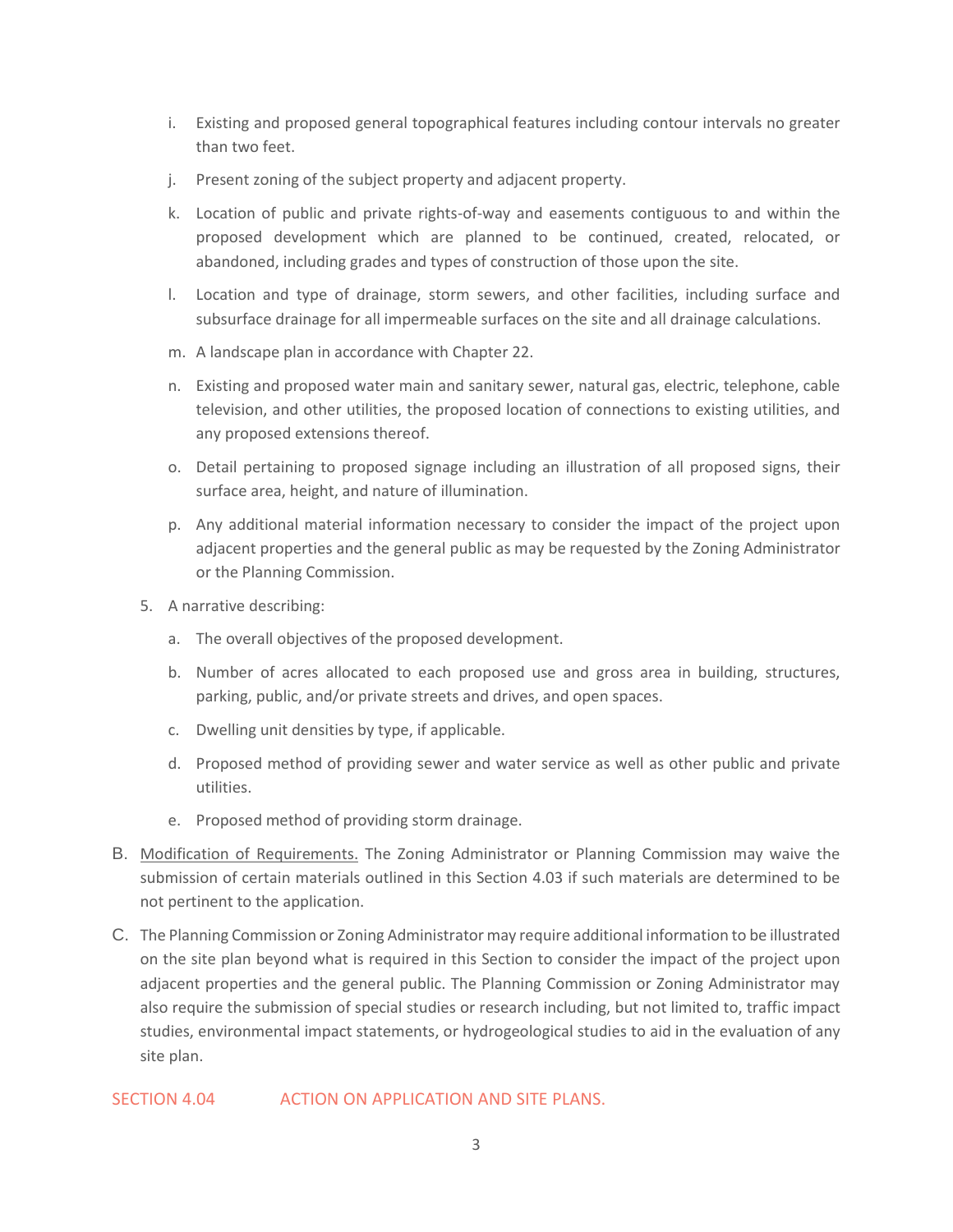- A. Upon receipt of the application and plans, the Zoning Administrator shall review the application materials for completeness. If complete, the Zoning Administrator shall transmit one copy to each Planning Commissioner; one copy to the Fire Department when applicable, one copy to other area review agencies when applicable, and retain one copy in the Township offices.
- B. A Planning Commission meeting shall be scheduled for a review of the application and site plan. The meeting shall be held within 60 days of the date of the receipt of the completed plans and application.
- C. The Planning Commission or Zoning Administrator may hold a public hearing on any application site plan review, though it is not required. If held, notice of such hearing shall be provided in accordance with Section 29.03 of this Ordinance.
- D. After a public hearing, if held, the Planning Commission shall reject, approve, or conditionally approve the site plan, as it pertains to requirements and standards contained in this Ordinance. Any conditions required by the Planning Commission shall be stated in writing and delivered to the applicant.
- E. The Planning Commission may attach reasonable conditions to the approval of a site plan.

# SECTION 4.05 SITE PLAN REVIEW STANDARDS

In the process of reviewing a site plan, the Planning Commission shall consider all of the following:

- A. That there is a proper relationship between the existing streets and highways within the vicinity, and proposed deceleration lanes, service drives, entrance and exit driveways, and parking areas to assure the safety and convenience of pedestrian and vehicular traffic, and that the proposed streets and access plan conform to any street or access plan adopted by the Township or the Road Commission for Montcalm County.
- B. That the buildings structures and entrances thereto proposed to be located upon the premises are so situated and so designed as to minimize adverse effects upon owners and occupants of adjacent properties and the neighborhood.
- C. That as many natural features of the landscape shall be retained as possible, particularly, where they furnish a barrier or buffer between the project and adjoining properties used for dissimilar purposes and where they assist in preserving the general appearance of the neighborhood or help control erosion or the discharge of storm waters.
- D. That any adverse effect of the proposed development and activities emanating therefrom upon adjoining properties, residents, or owners shall be minimized by appropriate screening, fencing, walls, or landscaping.
- E. That all provisions of this Ordinance are complied with unless an appropriate variance therefrom has been granted by the Zoning Board of Appeals.
- F. That all buildings and structures are accessible to emergency vehicles.
- G. That a plan for erosion control, storm water discharge, has been approved by the appropriate public agency.
- H. That the plan as approved is consistent with the intent and purpose of this Ordinance.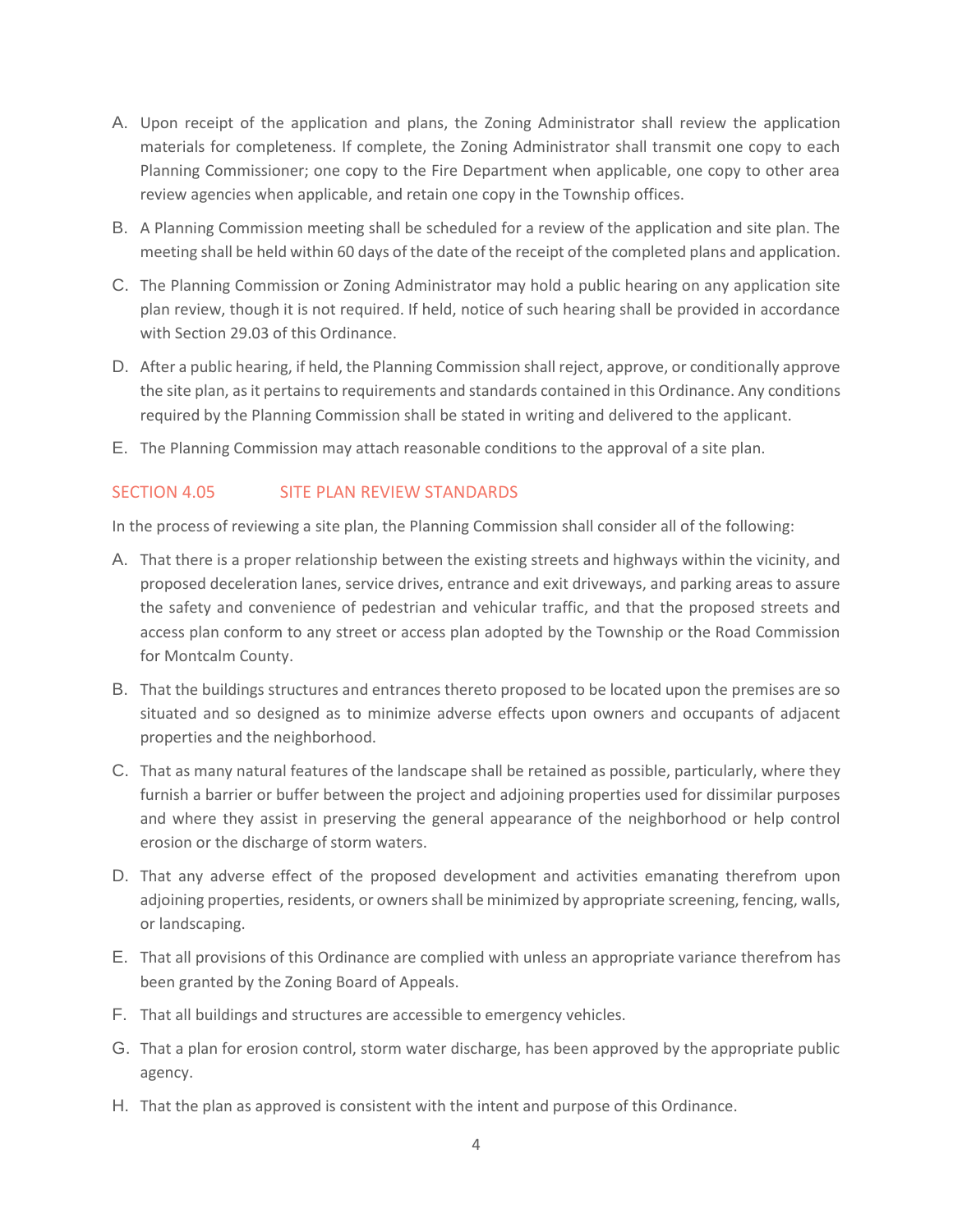- I. That the plan as approved is consistent with the goals, objectives, and future land use policies of the Eureka Charter Township Master Plan.
- J. That the plan is reasonable.

## SECTION 4.06 APPROVED SITE PLANS

- A. Site Plan Approval. A site plan shall be approved if it contains the information required by, and is in compliance with, the Zoning Ordinance, the conditions imposed pursuant to the Ordinance, other Township planning documents, other applicable ordinances, and state and federal statutes. Three copies of the approved site plan and any supporting documents shall be signed by the Chairman or Secretary of the Planning Commission and the applicant. Two copies of the approved site plan shall be kept on file by the Township and the other copy shall be retained by the applicant.
- B. Conformity to Approved Site Plans. Property that is the subject of site plan approval must be developed in strict compliance with the approved site plan and any amendments or changes thereto which have received the approval of the Planning Commission or Zoning Administrator. If construction and development does not conform with such approved plans, the approval may be revoked or suspended by the Zoning Administrator by written notice of such revocation posted upon the premises involved and mailed to the developer at the last known address. Upon revocation of such approval, all construction activities shall immediately cease upon the site, other than for the purpose of correcting the violation.
- C. Duration of Approval. An approved site plan shall be valid for a period of one (1) year after the date of approval. Upon written request by the applicant stating the reasons therefore, the Zoning Administrator may extend a site plan approval for an additional one (1) year period if the evidence shows that all of the following conditions exist:
	- 1. The conditions necessitating the delay in the construction and completion of the project are reasonably beyond the control of the applicant.
	- 2. The requirements and standards, including those of the zoning ordinance that are reasonably related to the development, have not changed.
	- 3. Development or redevelopment in the proximity to the approved site plan has not resulted in changed conditions impacting the site.
	- 4. There has not been a change in state or federal law, local charter, or other local ordinance prohibiting the construction or further construction of the approved project.
	- 5. The Zoning Administrator may refer any extension of an approved site plan for a full decision by the Planning Commission at his/her discretion.
	- 6. The Zoning Administrator may attach reasonable conditions to a site plan time extension.
- D. An application for an extension of a site plan must be filed at least 60 days prior to the expiration of the original site plan or the expiration of any extension previously approved by the Township, whichever is applicable.